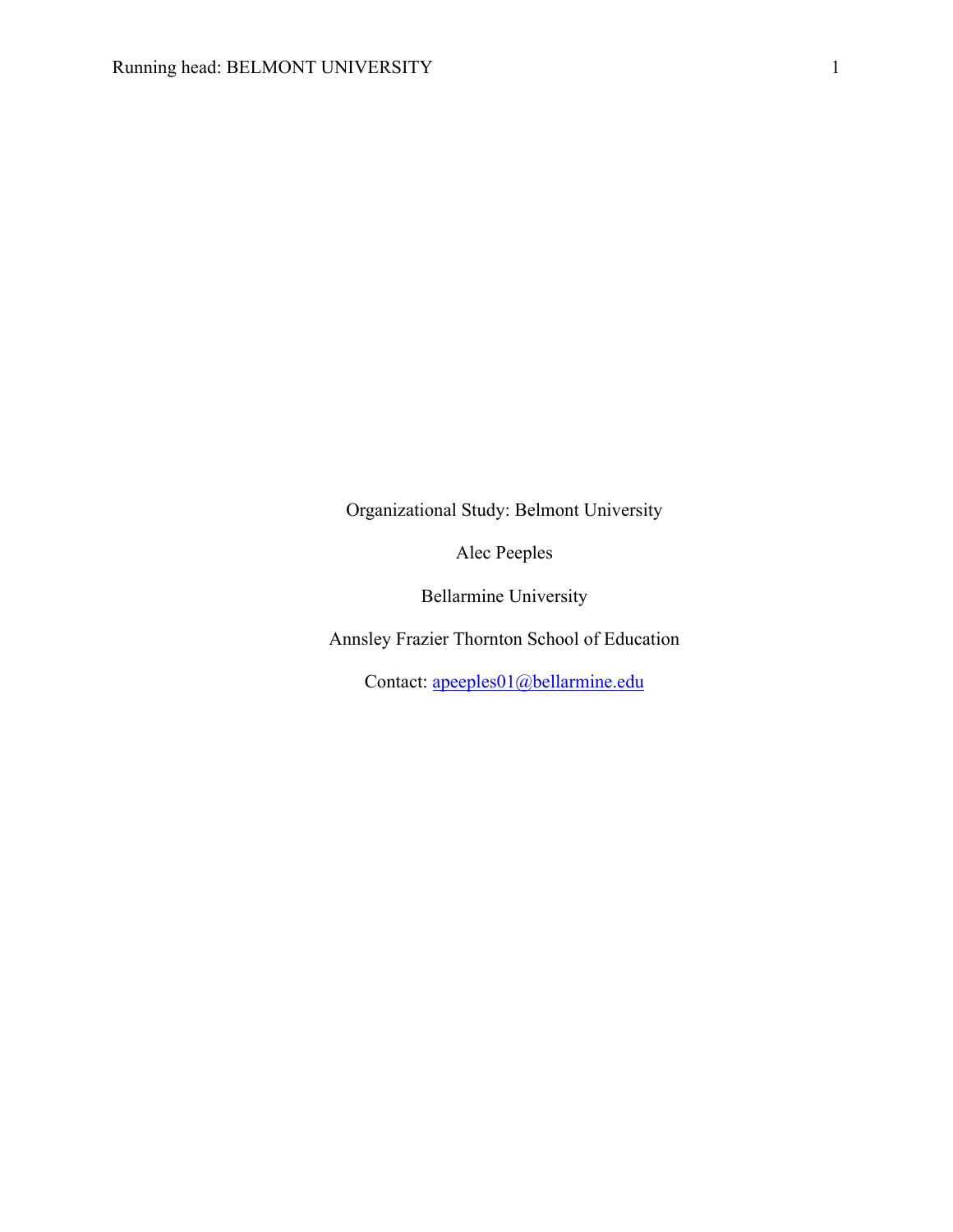#### **Organizational Study: Belmont University**

Such concepts as organizational leadership and governance are essential to enabling a higher educational institution to effectively function, however it seems that available research on the issue is scarce (Austin & Jones, 2015). This report aims to conduct in-depth exploration of an educational organization – Belmont University. Specifically, the report will focus on the history of the establishment, its mission, objectives and policies, current programs and curricula, administrative structures and governance. By analyzing the available evidence, the report will identify governance-related issues facing the institution in order to understand whether Belmont's leadership and governance practices are aligned with the modern challenges.

#### **Research Analysis**

# **History and description**

Belmont University was founded in 1890 as a private Christian university, and has emphasized its Christian identity since. The campus is located in Nashville, Tennessee and was originally founded by Ida Hood and Susan Heron. In 1913 the school underwent a merger with Ward Seminary and became known as Ward-Belmont College. Initially, the educational institution was open for women only. Currently, over 8,400 students from 36 countries are enrolled in the university. Among them are 6,800 undergraduate students and 1,600 graduate students. Currently, the university enjoys 13:1 student to faculty staff member ratio, while 89% of the classes have less than 30 enrolled students (Belmont.edu, 2020).

Belmont University is accredited by the Southern Association of Colleges and Schools Commission, and thus is eligible to award baccalaureate, master's and PhD degrees. In addition, the institution has been named one of the fastest growing Christian higher educational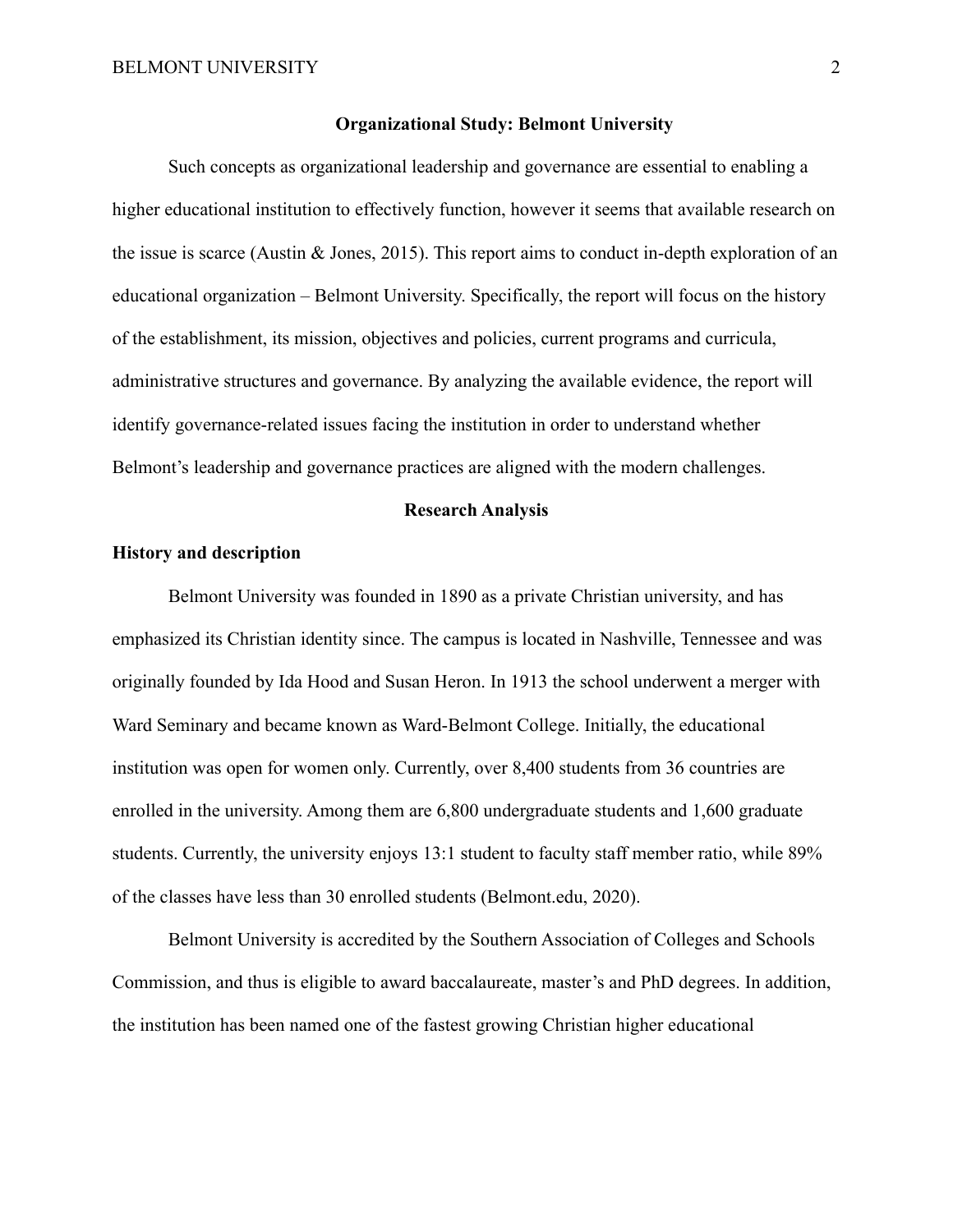institutions in the United States. This growth can be at least partially attributed to the strategy of repeated mergers, adopted by the university's leadership (Small, 2020).

## **Mission, objectives, policies**

Belmont University's mission statement is currently formulated as follows: to be "… a student-centered Christian community providing an academically challenging education that empowers men and women of diverse backgrounds to engage and transform the world with disciplined intelligence, compassion, courage and faith" (Belmont.edu, 2020). The university's current mission is formulated as: "To be a leader among teaching universities, bringing together the best of liberal arts and professional education in a Christian community of learning and service" (Belmont.edu, 2020). Finally, the university's values are centered around its Baptist heritage as the organization prides itself on being a student-centered community. Among the core values the institution adheres to are: integrity, collaboration, inquiry, humility and service.

Performance of Belmont University is based on a number of official and unofficial policies and regulations. According to Lewin (2017), it is the internal rules and policies that contribute to creating a certain type of culture within an educational institution. Belmont University openly positions itself as an institution for Christian youth, helping adolescents seek and find their professional identity. This also means that the university avoids hiring personnel (faculty members), who are not Christian. Christianity and moral beliefs are tightly integrated into various aspects and policies of the campus life, educational curriculum, etc. (Belmont.edu, 2020). The following sub-section of the report will discuss the current programs and curricula of Belmont University in greater detail, and will attempt to connect them to the mission, vision and values discussed above.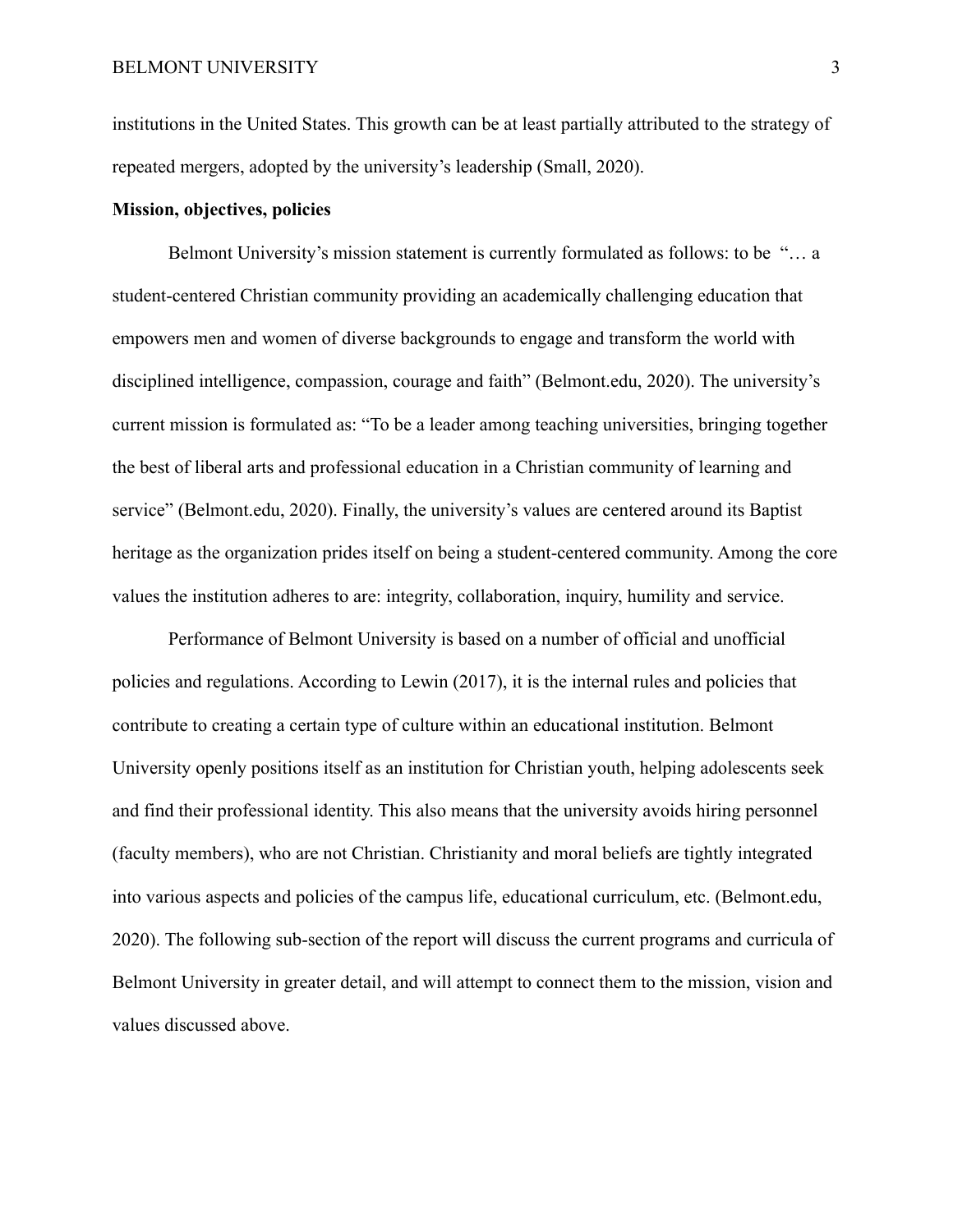# **Programs and curricula**

As of 2020, Belmont University offers over 130 educational programs. Being a four year university, the institution aims to increase competitiveness of its graduates by developing new types of programs based on ongoing evaluation of the labor market. Among some of the recently introduced programs are: Business Systems & Analytics, Data Science, Biophysics, Social Media Management, Hospitality & Tourism Management, and Architecture (Belmont.edu, 2020). Programs offered by the university can be broadly categorized into three groups: (1) undergraduate programs; (2) graduate professional programs; and (3) adult degree programs.

Among some of the undergraduate programs available for the students of Belmont University are: Accounting, Applied Mathematics, Art, Biochemistry and Molecular Biology, Business Systems and Analytics, Chemistry, Data Science, Early Childhood Education, English, Environmental Science, etc. Some examples of the Graduate and Professional programs include: Doctorate of Nursing Practice, Doctorate of Occupational Therapy, Doctorate of Pharmacy, Justice Doctor, Master of Arts, Master of Business Administration, Master of Education, etc. For adult learners, the university offers programs in the fields of Accounting, General Business, Liberal Studies, Ministry, Nursing, Social Work, Public Relations Management (Belmont.edu, 2020).

It is important to stress that as per argument by Lewin (2017), Belmont University has been consistent in aligning its mission and values with the core curriculum. More specifically, the university offers a number of programs directly related to Christian studies: Church Leadership and Administration, Christian Leadership, Church Music, Ministry, and Worship Leadership.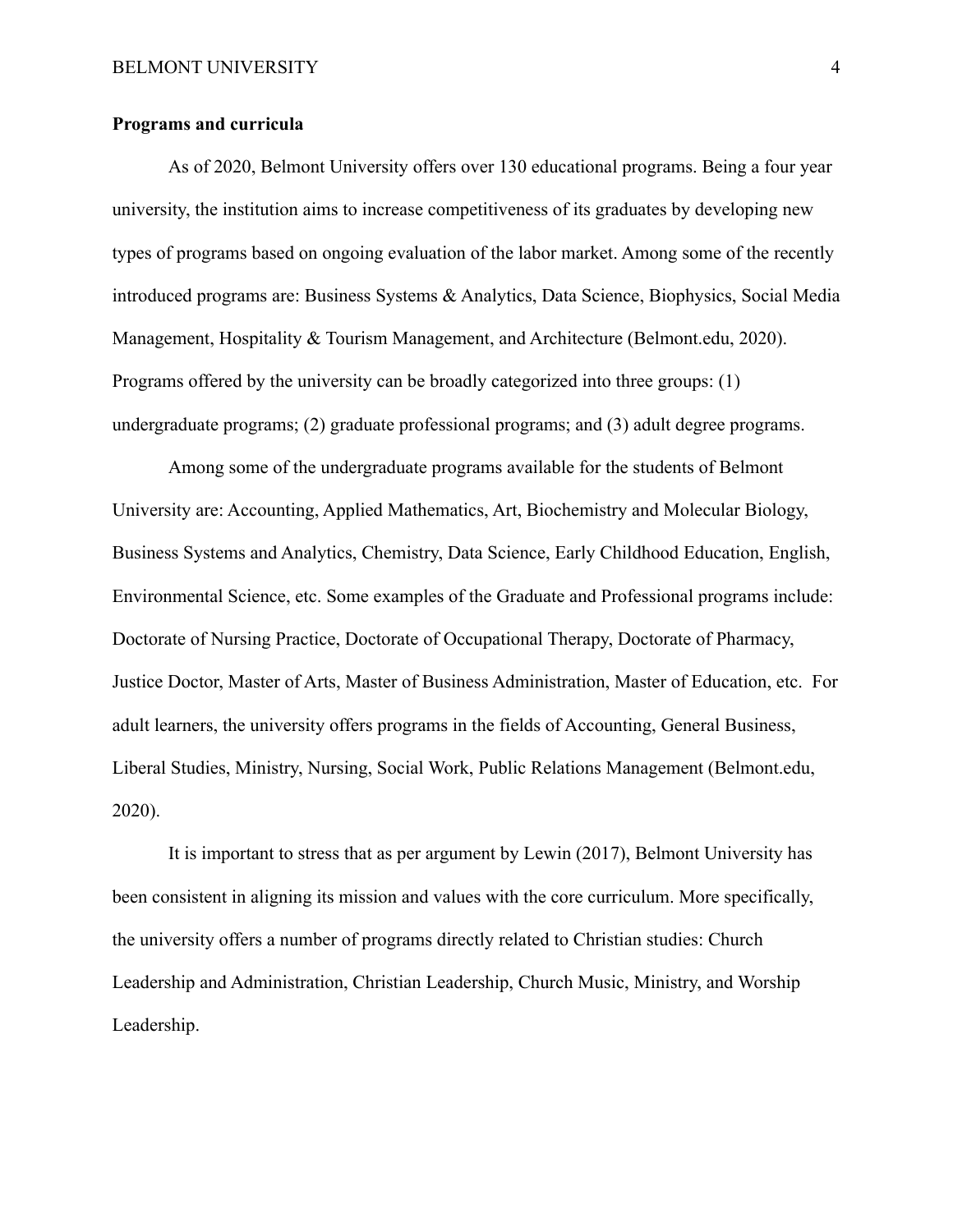# **Administrative structures and leadership**

In regards to its administrative structures, the university is based on a complex system of campus offices and support services: Administrative Technology, Campus Security, Office of Communications, Counseling Services, Health Services, HR, Office of Institutional Effectiveness, and Auxiliary Services to name several (Belmont.edu, 2020). Belmont University consists of a number of schools and colleges, among them: College of Liberal Arts and Social Sciences, College of Music and Performing Arts, College of Law, College of Pharmacy, College of Sciences and Mathematics, College of Theology and Christian Ministry, Jack C. Massey College of Business, O'More College of Architecture, Art and Design, Gordon E. Inman College of Health Sciences & Nursing, Mike Curb College of Entertainment and Music Business. Despite the growing number of schools and colleges, Belmont University can be characterized as a centralized institution, which means that key strategies and decisions are made in a centralized manner by the uppermost leadership. Although this type of administrative structure is the most common among the U.S. educational institutions, its limitation is associated with a decreased freedom and flexibility of individual units (Lewin, 2017). In the case of Belmont University, centralized decision-making can make some of its units (e.g. College of Science and Mathematics) less flexible and adaptable to the rapidly changing U.S. job market. Indirect evidence of such lack of quick response is the fact that the abovementioned college has introduced one such popular specialty, i.e. Biophysics, only in 2020 (Belmont.edu, 2020).

Belmont University's senior leadership is currently represented by its University President (Dr. Robert C. Fisher), Provost (Dr. Thomas Burns), Vice President and Chief of Staff (Dr. Susan H. West), Vice President of Institutional Effectiveness (Dr. Paula A. Gill), Vice President for Spiritual Development (Dr. Todd L. Lake), and Vice President for Finance and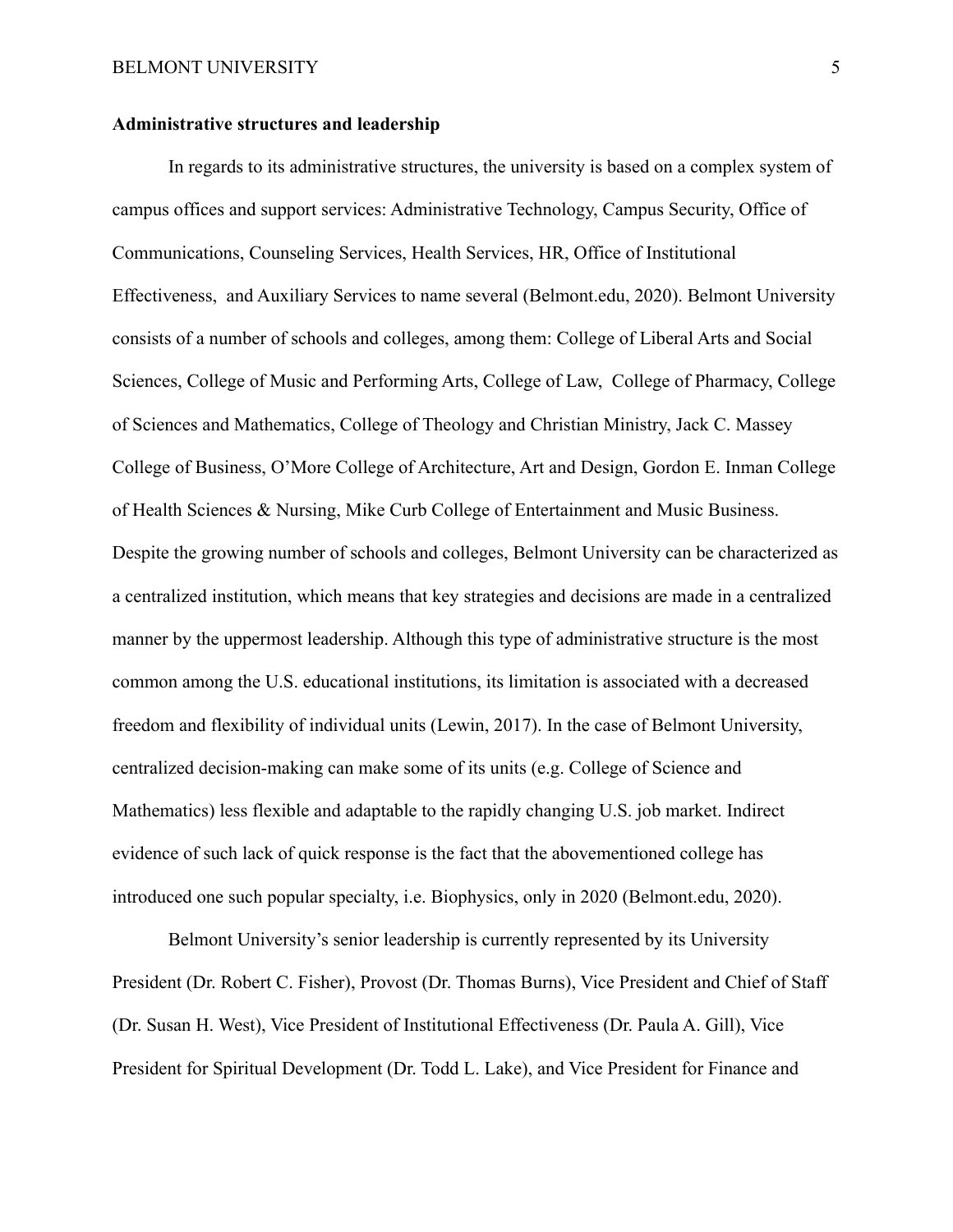Operations (Steven T. Lasley) (Belmont.edu, 2020). As discussed above, the university demonstrates cohesion in regards to its values and spirituality, which can be illustrated by the included role of Vice President for Spiritual Development. In fact the leadership of the university is expected to adhere to the highest moral and ethical principles of Christian dogma. Naturally, the institutional governance is also largely determined by its strong and long-lasting Christian heritage.

## **Governance**

Within the context of leadership and higher education, Belmont's adapted concept of governance plays an important role. Governance typically refers to the organizational processes and structures, developed to establish transparency, accountability, inclusiveness, rule of law, student and teacher empowerment, stakeholder participation, etc. (Wise et al., 2020). In case of Belmont University, governance- related issues are addressed via specifically designed organs (structures), regulations and guidelines. For example, one crucial structure within the university is focused on data governance: Data Governance (DG) Steering Committee. DG is the highest level of authority, responsible for reviewing data systems on campus. Leadership of the different structural units participate in the process, by developing goals and setting direction for data governance. Data Standards Committee is another structural element, responsible for developing standards in regards to data management and usage (Belmont.edu, 2020). Belmont University is also committed to solving a number of environmental and sustainability problems, as a part of its Corporate Social Responsibility (CSR) strategy. The university has developed a 2030 Vision, in accordance with which the institution aims to solve a number of operational problems related to recycling, energy consumption, use of renewable energy, etc.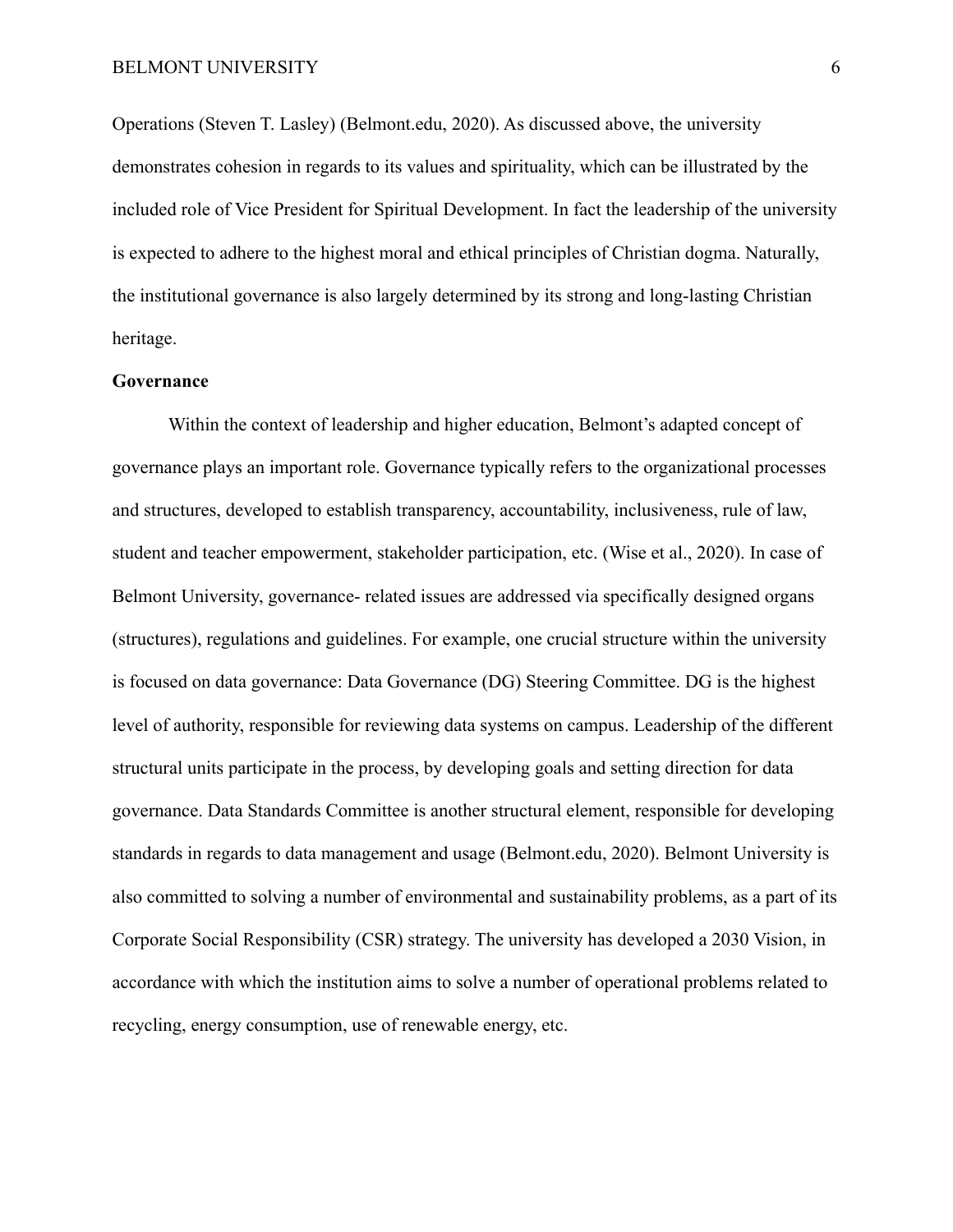Despite the University's effort to address governance-related problems and concerns, the educational institutions is facing a number of challenges in this field. For example, in 2020 it has become known that the Watkins College of Art located in Nashville, will be absorbed by and become a part of Belmont University (Small, 2020). This news has sparked a great deal of controversy due to the fact that internal cultures of the two educational institutions differ significantly. The core of the problem is the fact that the Watkins College of Art is a non-Christian educational institution, where neither staff nor students are expected to follow Christian religious practices. Another concern has been voiced by the LGBT community of the college, which fears for their status in Belmont University (Small, 2020). It is not yet clear how leadership of the university will use the existing guidelines to tackle the concern.

Another serious concern stems from the comparison of Belmont University to the national average in the United States. Available statistics (see Figure 1) strongly suggests that there exist a number of diversity and inclusion- related issues, which have not been addressed within the context of the current governance practices in the institution. Among these specific issues are ethnic and gender diversity. According to the argument by Caner et al. (2019), diversity inclusion issues are highly relevant to the context of educational leadership and organization. Discriminatory practices and organizational barriers to racial and gender diversity are widespread and persistent within the educational system, and thus a strong and socially responsible leadership is required to address such issues within the context of a specific educational establishment (Caner et al., 2019).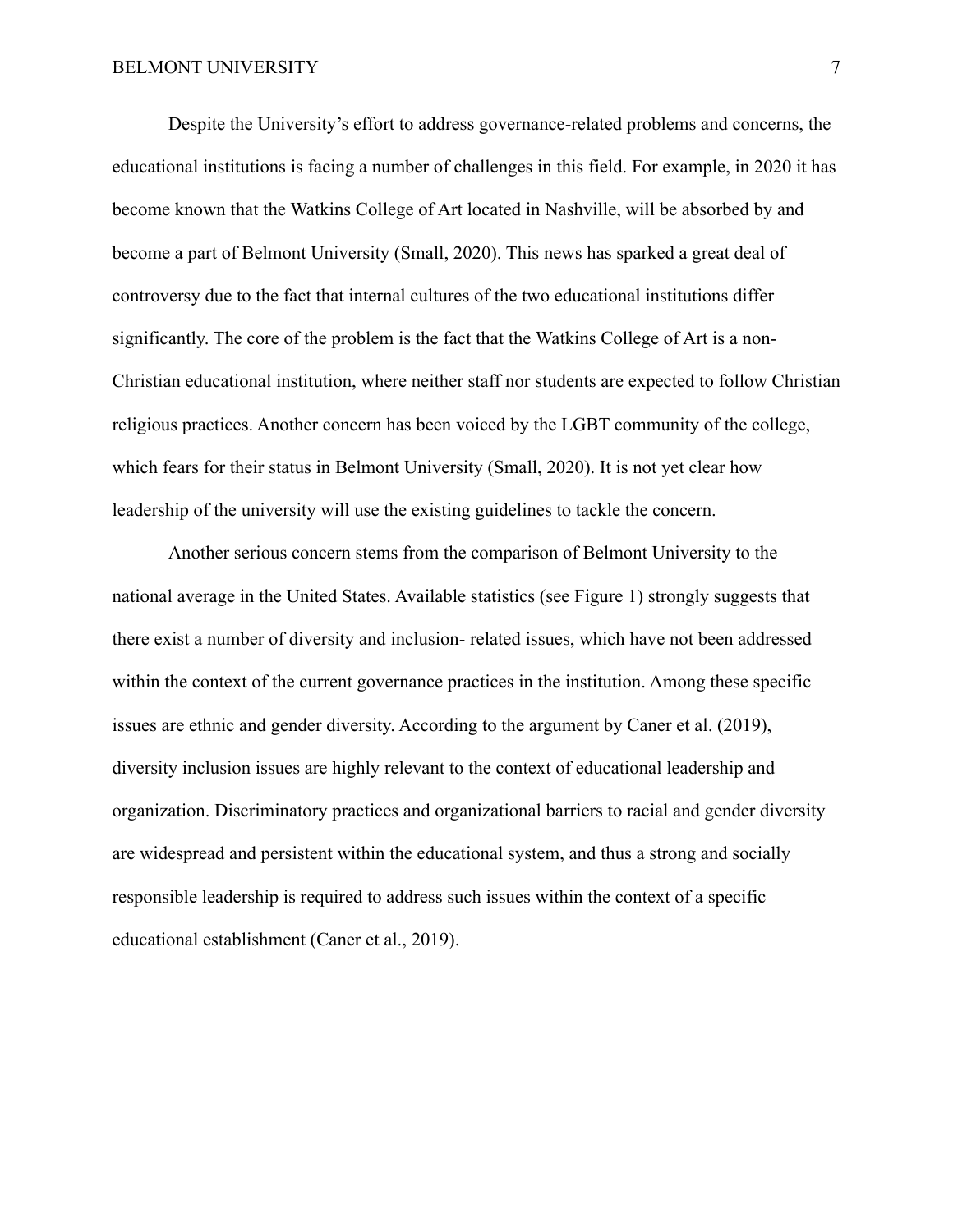

*Figure 1. Diversity at Belmont University when compared to the national average (source: Collegefactual, 2020, n. p.)*

As demonstrated in Figure 1, one of the serious issues facing the institution is lack of ethnic diversity. More specifically, among the student population a vast majority of the individuals belong to Caucasian ethnic group (79.9%), which is significantly higher when compared to the national average. Another serious concern is that ethnic representation is even more skewed towards Caucasian among the faculty staff (83%). This means that Belmont University's teaching stuff is highly homogenous and is mainly represented by Caucasian members. In regards to gender distribution, the university was founded as an institution for women. This legacy has probably contributed to the fact that currently over 63% of its students are female (Collegefactual, 2020). The history of the institution therefore suggests that the observed gender imbalance should not be perceived as a problem for Belmont University.

This evidence strongly suggests that despite the existing governance policies and regulations, Belmont University fails to increase heterogeneity of both its student population and faculty members. As per argument by Lewin (2017), systematic changes and interventions may be required to address this issue and initiate change within the educational institution. One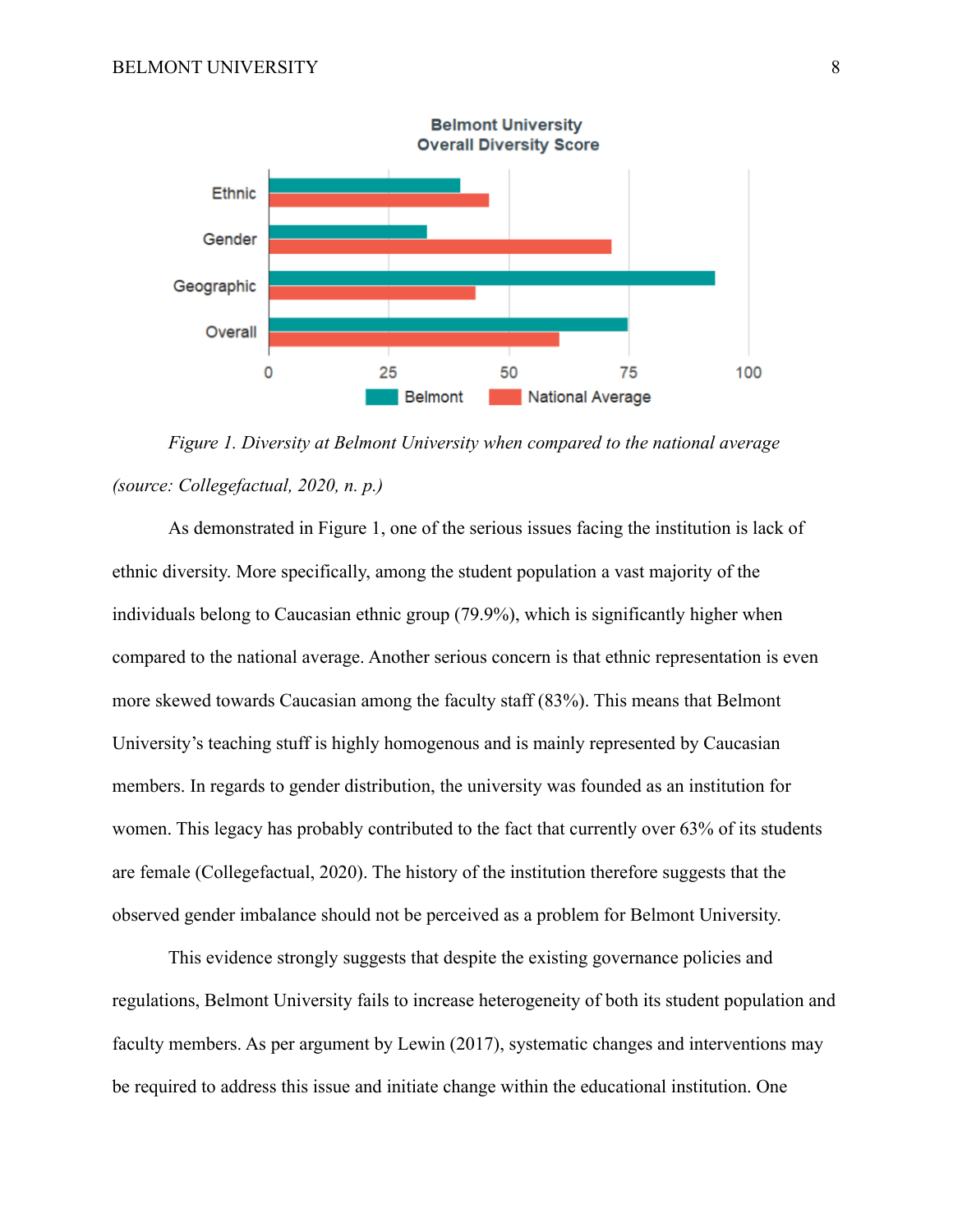serious concern is that the current CSR strategy of the university does not address any of the diversity or inclusion issues discussed above. Thus, it is not clear whether the leadership is aware of these challenges facing the university and which strategies will be used to address and reduce the gaps.

#### **Conclusions**

This report concludes that Belmont University is one of the largest and fastest growing Southern Christian universities in the United States. Belmont University offers over 130 educational programs and is a four-year university. Programs offered by Belmont can be divided into three groups: (1) undergraduate programs; (2) graduate professional programs; and (3) adult degree programs. The university slowly adjusts its structure and offered curriculum to meet the rapidly changing needs of the U.S. job market, enabling the graduates to be more competitive. A lot of effort is dedicated to address the issues related to governance and code of conduct. One identified concern is that Belmont University remains highly homogenous in terms of ethnicity of its students and faculty members, both heavily skewed towards Caucasian ethnicity. Therefore, it can be argued that the leadership of the establishment has to commit to addressing this inequality concern.